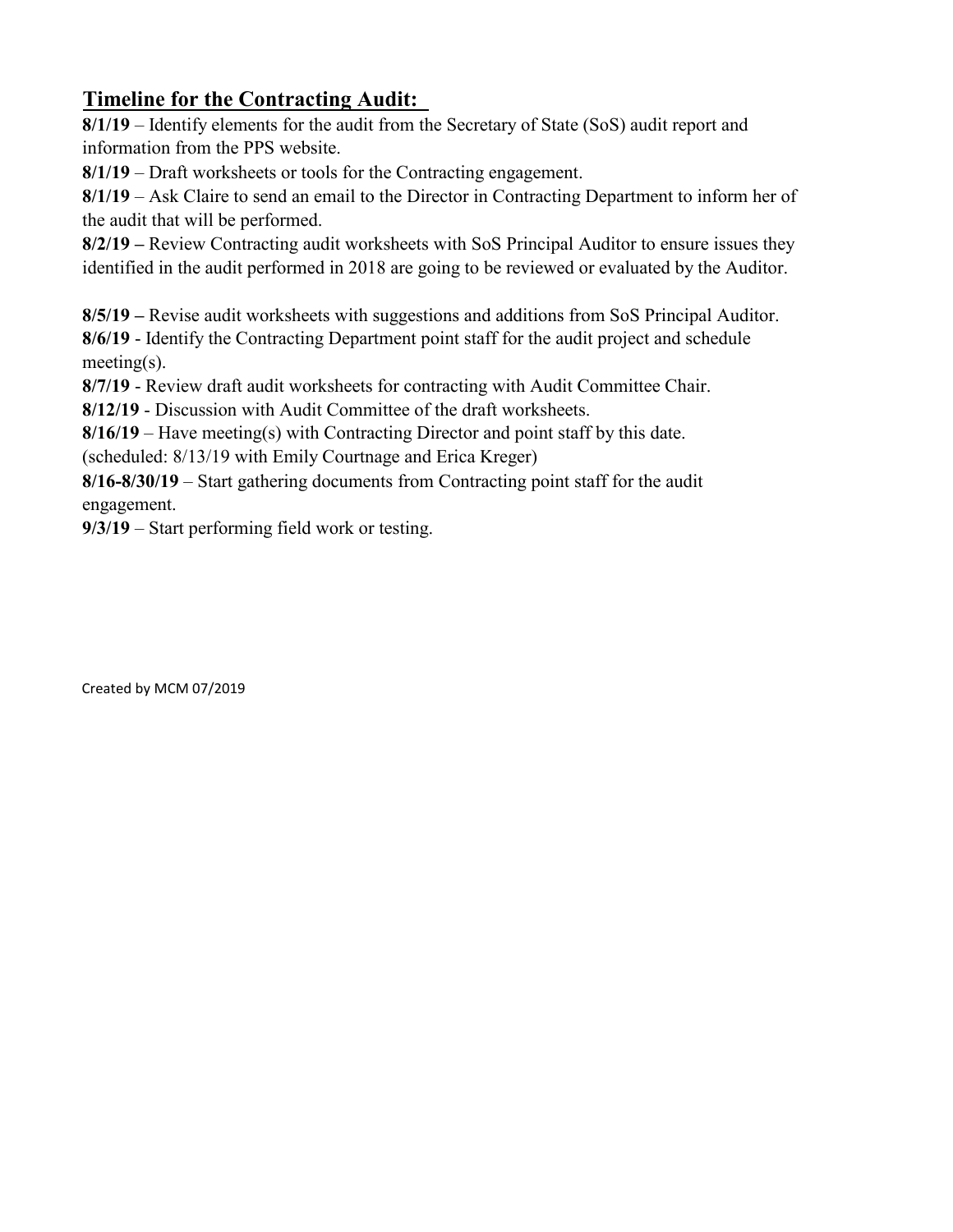| <b>Contract Set-up</b>                                                                                                                                            |                                                                                |                                                                                                                                                         |                                                                           |                                                                                                           |                                                                                                                                        |                                                                                                                            |                                                                                                         |                                                                                                                                |                                                                                                          |                                                                                                                              |
|-------------------------------------------------------------------------------------------------------------------------------------------------------------------|--------------------------------------------------------------------------------|---------------------------------------------------------------------------------------------------------------------------------------------------------|---------------------------------------------------------------------------|-----------------------------------------------------------------------------------------------------------|----------------------------------------------------------------------------------------------------------------------------------------|----------------------------------------------------------------------------------------------------------------------------|---------------------------------------------------------------------------------------------------------|--------------------------------------------------------------------------------------------------------------------------------|----------------------------------------------------------------------------------------------------------|------------------------------------------------------------------------------------------------------------------------------|
|                                                                                                                                                                   |                                                                                |                                                                                                                                                         |                                                                           |                                                                                                           |                                                                                                                                        | π                                                                                                                          |                                                                                                         |                                                                                                                                |                                                                                                          |                                                                                                                              |
| <b>Contract Name</b>                                                                                                                                              | <b>Contractor Name</b>                                                         | <b>Type of Contract</b>                                                                                                                                 | <b>Contract</b><br><b>Effective Date</b><br>/ Contract<br><b>Term</b>     | <b>Start Date of</b><br>the Contract<br><b>Work</b>                                                       | Form W-9<br><b>Provided -</b><br>Y or N                                                                                                | <b>Evidence Contractor</b><br><b>Complied with Tax</b><br>Laws Before &<br><b>During the Contract</b><br>Term -<br>Y or N? | <b>Finger Print &amp;</b><br><b>Background Check</b><br>Completed, if<br>applicable -<br>Y or N?        | <b>Requirement for</b><br><b>Contractor</b><br>Completed -<br>Y or N?                                                          | <b>Background Check   Was a Comparison  </b><br>with other<br><b>Contracts</b><br>Performed -<br>Y or N? | <b>Was Public Notice</b><br><b>Required -</b><br>Y or N?                                                                     |
| €                                                                                                                                                                 |                                                                                |                                                                                                                                                         |                                                                           |                                                                                                           |                                                                                                                                        |                                                                                                                            |                                                                                                         |                                                                                                                                |                                                                                                          |                                                                                                                              |
| <b>Contract Renewal</b><br><b>Evidence of</b><br><b>Continuous</b><br>Improvement<br><b>Reviewed (e.g. Client</b><br><b>Survey, PPS</b><br>Feedback) -<br>Y or N? | <b>Exhibits Reviewed -</b><br>Y or N?                                          | <b>Errors &amp;</b><br><b>Omissions</b><br><b>Insurance Valid</b><br>& Sufficient for<br>Period of<br><b>Contract with</b><br>Minimum \$1M -<br>Y or N? | General<br>Liability<br>Insurance, if<br>applicable -<br>Y or N           | <b>Motor Vehicle</b><br>Liability<br>& Sufficient, if<br>applicable -<br>Y or N?                          | <b>Certification of</b><br><b>Insurance</b><br>Coverage Valid   Provided within<br>48 hours of<br><b>District Request -</b><br>Y or N? | <b>Was Contract</b><br><b>Template Completed</b><br>by Vendor or PPS -<br>Y or N?                                          | <b>Was the Required</b><br><b>Contracting PPS</b><br><b>Employee Training</b><br>Completed -<br>Y or N? | <b>Was the Contract</b><br><b>Processed Without</b><br><b>Proof of PPS</b><br><b>Employee Passing</b><br>Training -<br>Y or N? | <b>Was Training</b><br><b>Provided to</b><br>Contractor -<br>Y or N?                                     | <b>Contract Under</b><br>$$10,000 -$<br>Y or N?                                                                              |
|                                                                                                                                                                   |                                                                                |                                                                                                                                                         |                                                                           |                                                                                                           |                                                                                                                                        |                                                                                                                            |                                                                                                         |                                                                                                                                |                                                                                                          |                                                                                                                              |
| <b>Contract Above</b><br>\$10,000 and Under<br>\$50,000 - Y or N?                                                                                                 | <b>Contract Above</b><br>\$50,000 - Y or N?                                    | Competitive<br><b>Price or</b><br>Exemption<br><b>Obtained for</b><br>Contract<br>$>$ \$10,000 -<br>Y or N?                                             | <b>Cover Memo</b><br><b>Template</b><br>Completed -<br>Y or N?            | <b>Board</b><br><b>Reviewed and</b><br><b>Approved</b><br><b>Contract over</b><br>$$150,000 -$<br>Y or N? | <b>Contract Signed</b><br>by Contractor -<br>Y or N?                                                                                   | <b>Contract Signed by</b><br><b>Deputy Clerk or</b><br><b>Authorized Designee -</b><br>Y or N?                             | <b>Was the Contract</b><br><b>Approved by</b><br>Management -<br>Y or N?                                | Criteria Established<br>in the Contract -<br>Y or N?                                                                           | <b>Contractor has</b><br><b>Unsupervised</b><br>Contact with<br>Students -<br>Y or N?                    | <b>Consent Signed for</b><br><b>Contractors to</b><br><b>Access Information</b><br>on Synergy, if<br>applicable -<br>Y or N? |
|                                                                                                                                                                   |                                                                                |                                                                                                                                                         |                                                                           |                                                                                                           |                                                                                                                                        |                                                                                                                            |                                                                                                         |                                                                                                                                |                                                                                                          |                                                                                                                              |
| <b>Was the Contract</b><br><b>Reviewed for</b><br><b>Sufficient</b><br>Performance<br>Management -<br>Y or N?                                                     | Performance Goals<br>/ Dates & Times<br>Indicated on the<br>Contract - Y or N? | <b>Monthly</b><br>Contract<br><b>Reporting</b><br><b>Required -</b><br>Y or N?                                                                          | Quarterly<br>Contract<br><b>Reporting</b><br><b>Required -</b><br>Y or N? | Annual<br>Contract<br><b>Reporting</b><br><b>Required -</b><br>Y or N?                                    | Does PPS have<br><b>Student</b><br>Performance<br>Metric -<br>Y or N?                                                                  |                                                                                                                            |                                                                                                         |                                                                                                                                |                                                                                                          |                                                                                                                              |

π - See Contractor Data section on Personal Services Contract for details

€ - See section 28.c on Personal Services Contract for details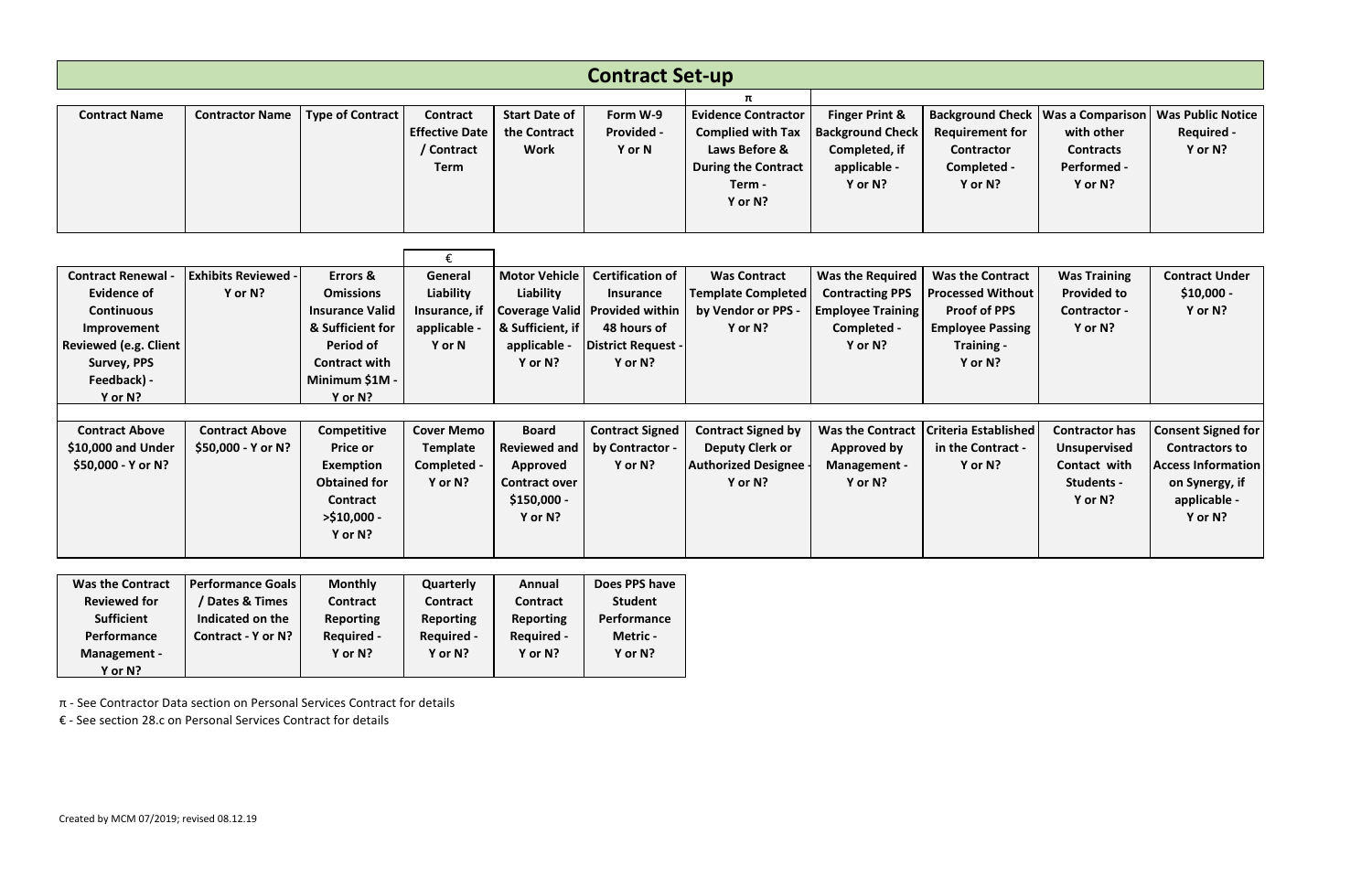| <b>Contract Payment</b> |                          |                  |                    |                |                   |                 |  |  |                                                                  |                         |                  |
|-------------------------|--------------------------|------------------|--------------------|----------------|-------------------|-----------------|--|--|------------------------------------------------------------------|-------------------------|------------------|
| <b>Contract Name</b>    | <b>Statement of Work</b> | Registration     | <b>Evidence of</b> | New or Renewal | Payment           | <b>Invoice</b>  |  |  | Billed Amount   Paid Amount   Variance on Billed   Payment Coded |                         | Payment made     |
|                         |                          | Number and State | Registration       | Contract?      | Terms -           | <b>Received</b> |  |  | <b>Amount and Paid</b>                                           | <b>Correctly for</b>    | in Accordance to |
|                         |                          | of Registration  | Provided -         |                | <b>Monthly or</b> | Complete -      |  |  | to Date on                                                       | <b>ESSA Compliant -</b> | the Contract -   |
|                         |                          |                  | Y or N?            |                | Other?            | Y or N?         |  |  | Database or                                                      | Y or N?                 | Y or N?          |
|                         |                          |                  |                    |                |                   |                 |  |  | Software                                                         |                         |                  |
|                         |                          |                  |                    |                |                   |                 |  |  |                                                                  |                         |                  |